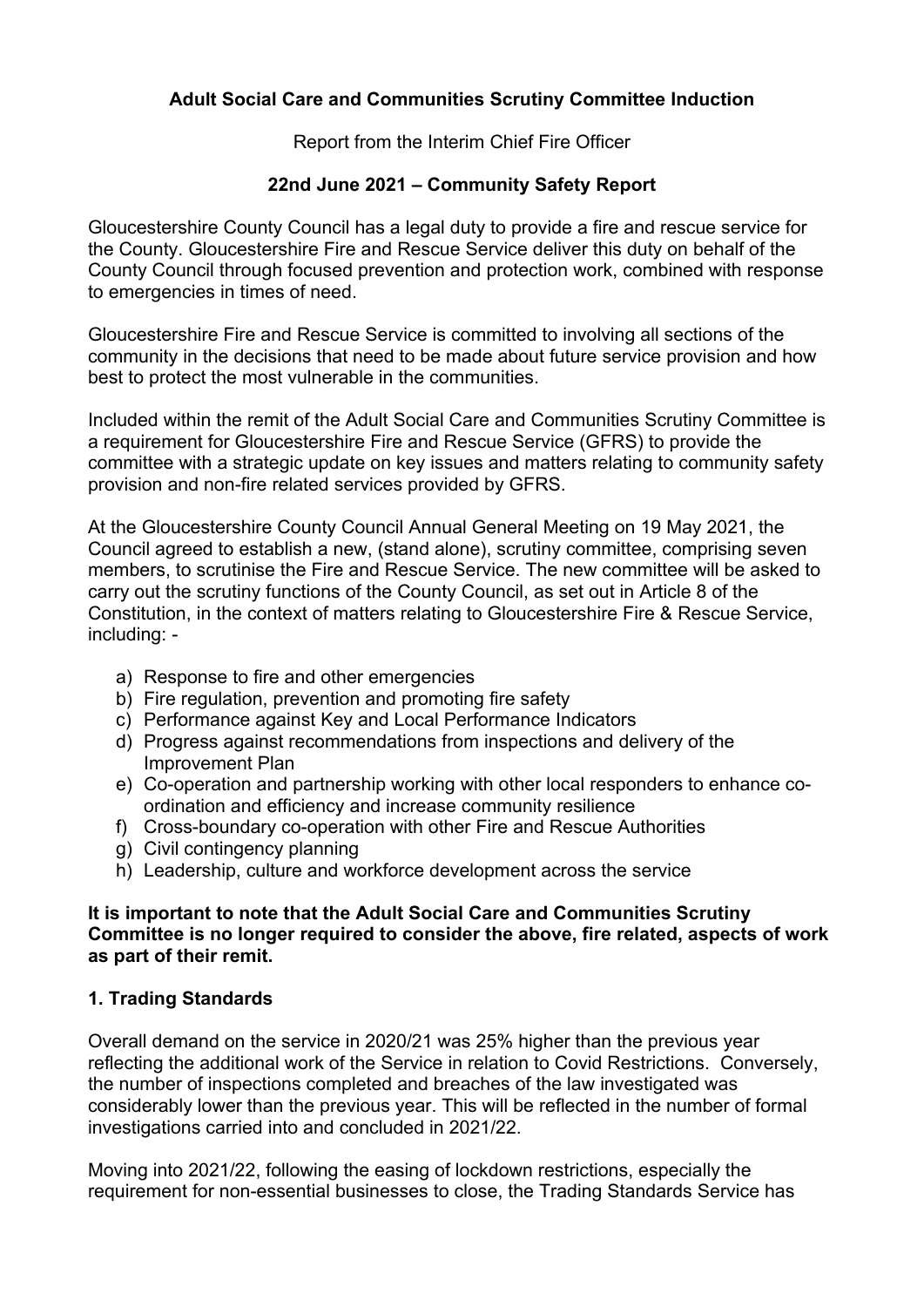seen a return to business as usual. Officers are once more responding to a variety of consumer complaints. Those which pose an imminent threat, inspections to food outlets, farms and livestock markets have resumed and we are planning projects which will test compliance by traders whose responsibilities have changed following EU Exit.

Officers were largely able to complete funded animal feed inspections last year following a relaxation by the Food Standards Agency (FSA) to allow 'virtual' inspections; concerns about loss of revenue are allayed and feed related income in 2021/22 will be largely as forecast.

The Food Standards agency also monitors levels of inspection and intervention with high, medium and low risk food premises. There is a national backlog in work in this area including inspections not carried out in Gloucestershire during the pandemic; the FSA have presented Local Authorities with a timeline to address this backlog. We are confident we can meet the timeframe and complete all outstanding inspections by June 2022 as required.

#### **2. Coroners Services**

The Coroner's Service has continued to run its entire core functions from the Coroner's Court at Barnwood, Gloucester throughout the pandemic. Autopsies and body receipt/releases has been continuous in the mortuary, with enhanced PPE as directed by professional bodies. The majority of bodies have been swabbed on receipt with the results of these swabs dictating future investigation. The Senior Coroner has relaxed expectations on internal examinations to help ease pressures on staff and duty pathologists. All members of the team have now received both of their vaccinations. The Coroner's Officers and admin were operating a 'two team' system during the most recent lockdown but have now re-joined as one as restrictions have been eased to help the business needs and continuity of the service. Those able to, are still utilising working from home whenever appropriate.

Inquests have continued to operate from Barnwood during all lockdowns. The majority of these have had minimal public attendance for social distancing reasons. The Senior Coroner is now considering those cases that can be rescheduled for later in the year (if in accordance with Government guidelines) and the office of the Chief Coroner has also recently issued guidance encouraging local services to devise plans to deal with backlogs. The service also continues to investigate electronic means for allowing more people to virtually attend these hearings.

# **3. Civil Protection Team/Local Resilience Forum**

#### **Operational Response:**

The Civil Protection Team (CPT) continues to support the response to C-19.

The CPT Duty Officers are on-call 24/7 and have responded to a number of incidents between February – May 2021 as outlined below:

- Explosion at property with potential evacuation
- Suspect package potential evacuation
- Water Supply interruption